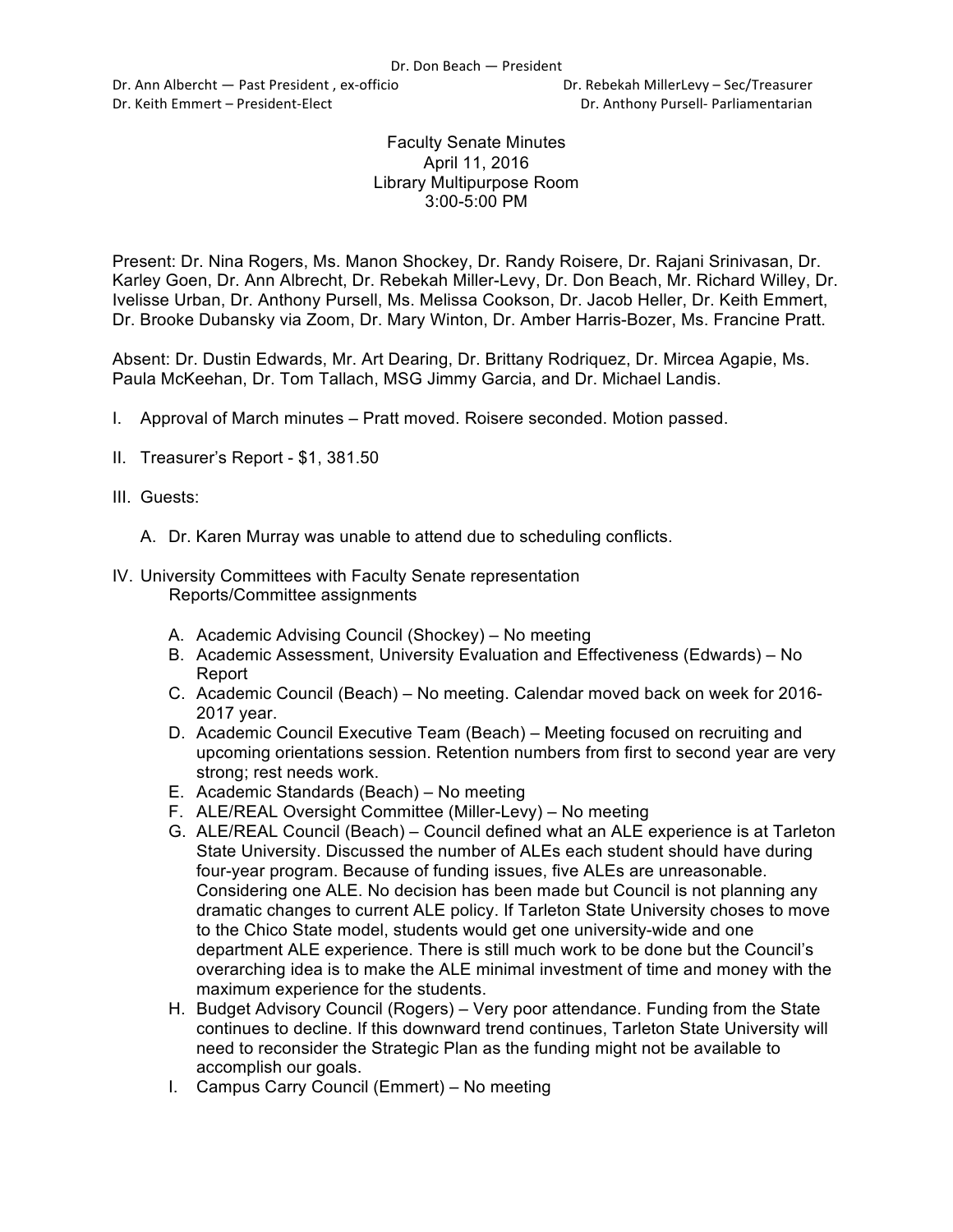Dr. Ann Albercht — Past President, ex-officio **Dr. Rebekah MillerLevy** – Sec/Treasurer

Dr. Keith Emmert – President-Elect **Dr. Anthony Pursell- Parliamentarian** 

- J. Campus Ethics, Compliance, and Enterprise Risk Management (Winton) No meeting
- K. CII Advisory Council (Heller) Reviewed Dr. Shaffer's programs. Everything looks to be in order. CII will continue forward with their plans.
- L. Commencement and Convocation (Pursell) Increase in number of students and the lack of a facility necessitates seven graduation ceremonies this semester. Tickets will be limited to eight per student.
- M. Developmental Education Advisory Council (McKeehan) No Report
- N. Digital Media Advisory Committee (Shockey) No meeting
- O. Educator Preparation Council (Tallach) Reviews a few individual cases for certification.
- P. Emergency Management Council (Emmert) The hiring process for an Emergency Management Coordinator has begun.
- Q. Employee Benefits (Edwards) No Report
- R. Environmental Advisory Committee (Shockey) No meeting
- S. Faculty Development Committee (Miller-Levy) Budget will be increased next year by an additional \$10,000. Committee will meet over summer to discuss allocation of funds to an ever-increasing pool of applicants.
- T. Faculty Handbook (Albrecht) No meeting
- U. Hybrid/Online Course (Harris-Bozer) No meeting
- V. International Education Advisory Committee (Heller) Experiencing an increase in applicants for funding. Budget is inadequate to fund everyone. Committee is waiting for final budget amount to decide how to allocate money.
- W. Library Committee (Emmert) April 15 is last day to spend library funds so everyone needs to send their requests in ASAP.
- X. Parking Committee (Albrecht) No meeting
- Y. SEMEC (Beach) Business as usual.
- Z. University Calendar Committee (Pursell) The entire 2016-2017 calendar has been pushed back a week due to tornado damage to new dorms. Administration decided to move Transition Week to August 22 and first day of class to August 29 in the hope that the dorms will be ready for students so students will not have to be moved from temporary housing to the dorms after the semester has started.
- AA.University Curriculum Committee (Miller-Levy) No meeting
- BB.University Discipline Appeals (Miller-Levy) no meeting
- CC. University Diversity, Access, Equity, & Disability Service Committee (Pratt) No meeting
- DD. University Planning Council (Albrecht) No meeting
- EE.University Research Committee (Heller) Committee is reviewing proposals and will make recommendations by summer.
- FF.UPMC (Albrecht) Met on March 18 but neither Jake nor I was unable to attend. This report is from the minutes: The Constituent Relationship Management (CRM) project was submitted to the Cabinet for approval. This is a software tool to strengthen communication with perspective students (e.g., targeted emails, texts).Updates on other projects were discussed including: Banner Student Re-Implementation, Banner Accounts Receivable Re-Implementation, Degree Works Re-Implementation, and a new system for the library.
- V. Old Business
	- A. Resolution: Civility as Faculty Evaluation
	- i. The FS group discussed the idea of civility being part of the faculty evaluation process. Concern was raised about how administration will define civility in this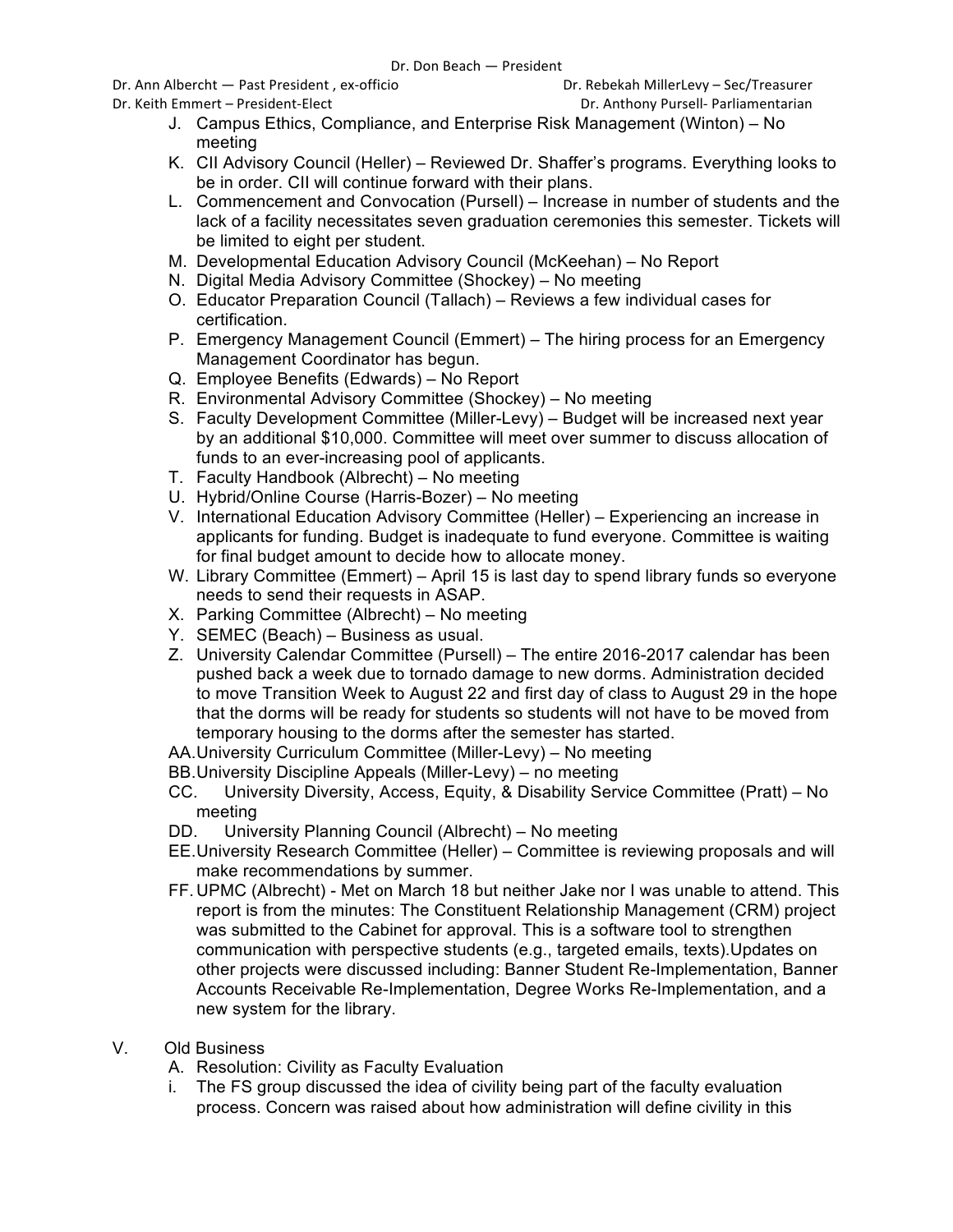Dr. Ann Albercht — Past President, ex-officio **Dr. Rebekah MillerLevy** – Sec/Treasurer

context. The feeling is that we already have an ethical conduct clause for faculty and a civility statement in the Tarleton State University Core Values. Civility has been defined for students but this definition is not appropriate for faculty evaluations. The major concern is that Administration is attempting to use the concept of civility as a way to silence dissent. The committee will prepare a written statement and present it to Faculty Senate in May

- B. Regent's Professor Resolution Faculty Senate presented a resolution requesting Tarleton State University call for Regent's Professor Nominations every year. Dr. Murray feels there are not enough professors at Tarleton State University to nominate one a year without diminishing the prestige of the award. Faculty Senate could not confirm this as the list of full professors is out of date. Faculty Senate will not rescind the resolution but will offer the Presidential Fellow as an alternative every other year. (See C below)
- VI. New Business
	- A. Faculty Senator Departmental Elections Faculty Senators who are completing their term of office need to hold elections for their replacement. New Senators will be introduced at the May meeting.
	- B. Student Evaluation of Teaching Taskforce As part of the processes of defining teaching, Dr. Murray has requested the Faculty Senate take an active role by creating a taskforce to investigate the student evaluation of teaching component. Dr. Miller-Levy will chair the committee and it will consist of a Faculty Senate representative from each college.
		- i. COST Keith Emmert
		- ii. COE Don Beach
		- iii. COBA To be determined
		- iv. COLFA Anthony Pursell
		- v. AG Manon Shockey
		- vi. HS2 To be determined
	- C. Presidential Fellow An alternative to Regent's Professor. Drs. Beach and Emmert attended a presentation at the Texas Faculty Senate Conference that discussed a Presidential Fellow. This program allows faculty to apply to work with the President on an idea that would both benefit the faculty member and the University. The program will allows faculty members write a research idea proposal and submit it to the President for consideration. The President will select the idea he thinks will best benefit the University as a whole. The Presidential Fellow will receive course release time to work with the President on the research idea. Dr. Murray agreed this could be an acceptable alternative to Regent's Professor and requested that the Faculty Senate Executive Committee remind her during the round of budget hearings next year to include funding.
	- D. Service Day Feedback The first annual Tarleton State University Day of Service occurred on April 7. Overall, it was a success; however, there are some issues that need to be addressed before next year's Day of Service.
		- i. Communication of expectations was sketchy.
		- ii. Several departments had trouble with students missing classes over the course of the week because some organizations did service on days other than the seventh.
		- iii. Several departments had trouble getting materials, as there was no budget for the Day of Service.
		- iv. Dr. Keith Emmert requests Faculty Senators poll their people for feedback.
	- E. Other